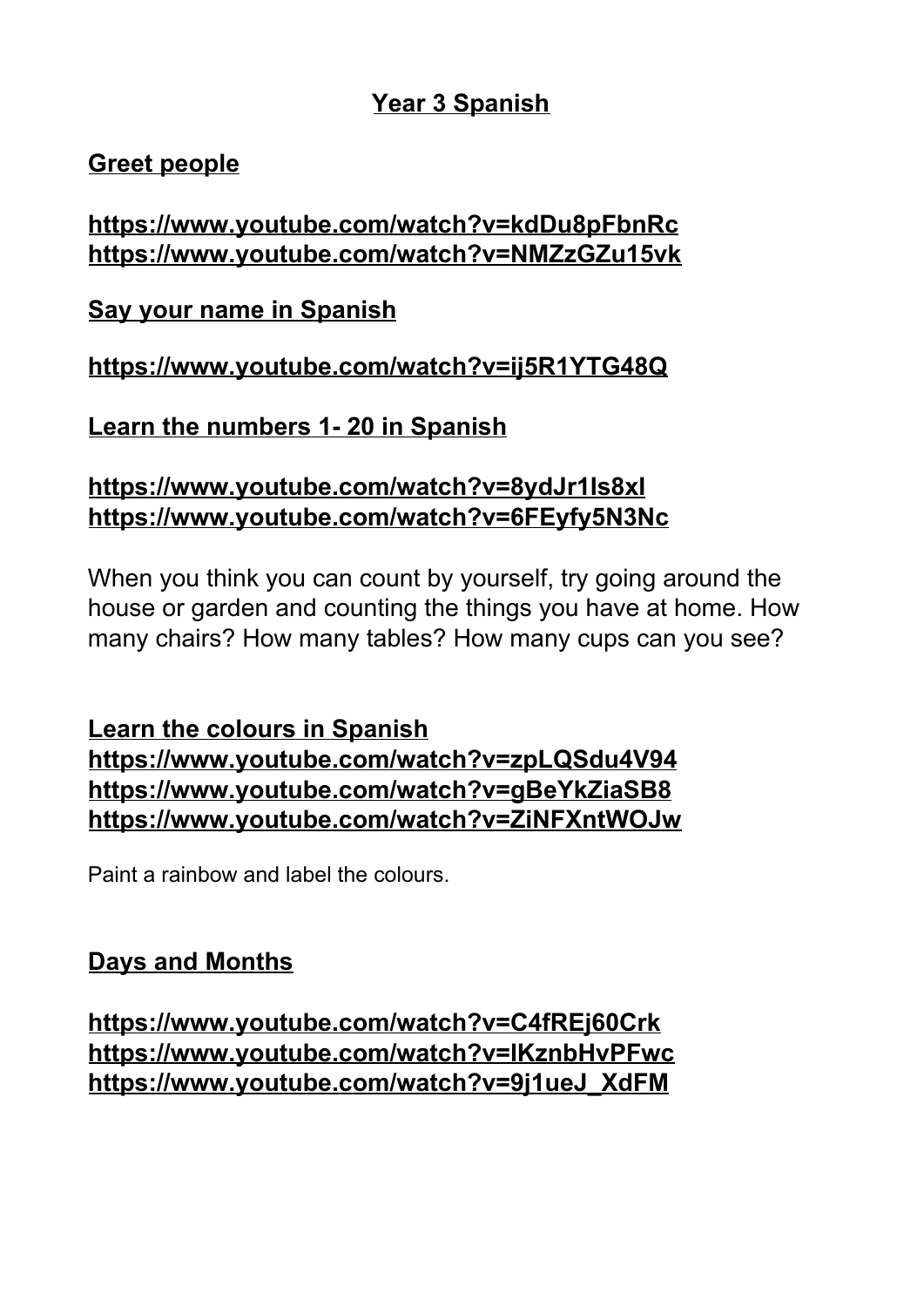**Can you remember all of the months and days without looking? Try singing the songs with your eyes closed, or say which month people you know have their birthday in Spanish.**

## **Family**

#### **<https://www.youtube.com/watch?v=bmY1IIkG2BI>**

Can you remember the words for the people in your family? Can you make a family album? Draw pictures of your family and label them in Spanish.

#### **Your Body**

## **<https://www.youtube.com/watch?v=Ovc3IG3pBBQ> <https://www.youtube.com/watch?v=jVH4AlEoX-8>**

Can you draw a picture of yourself and label in Spanish eg. Heads, shoulders, knees and toes.How many parts of your body can you remember in Spanish?

# **General resources for you to explore**

## **BBC Primary Languages**

**<https://www.bbc.co.uk/bitesize/subjects/zxsvr82>**

**General Conversation**

**<https://www.youtube.com/watch?v=DvK8Ze-vcSI>**

**Baby Shark <https://www.youtube.com/watch?v=srAVqewVajo>** Love this! See if you can sing Baby Shark in Spanish!